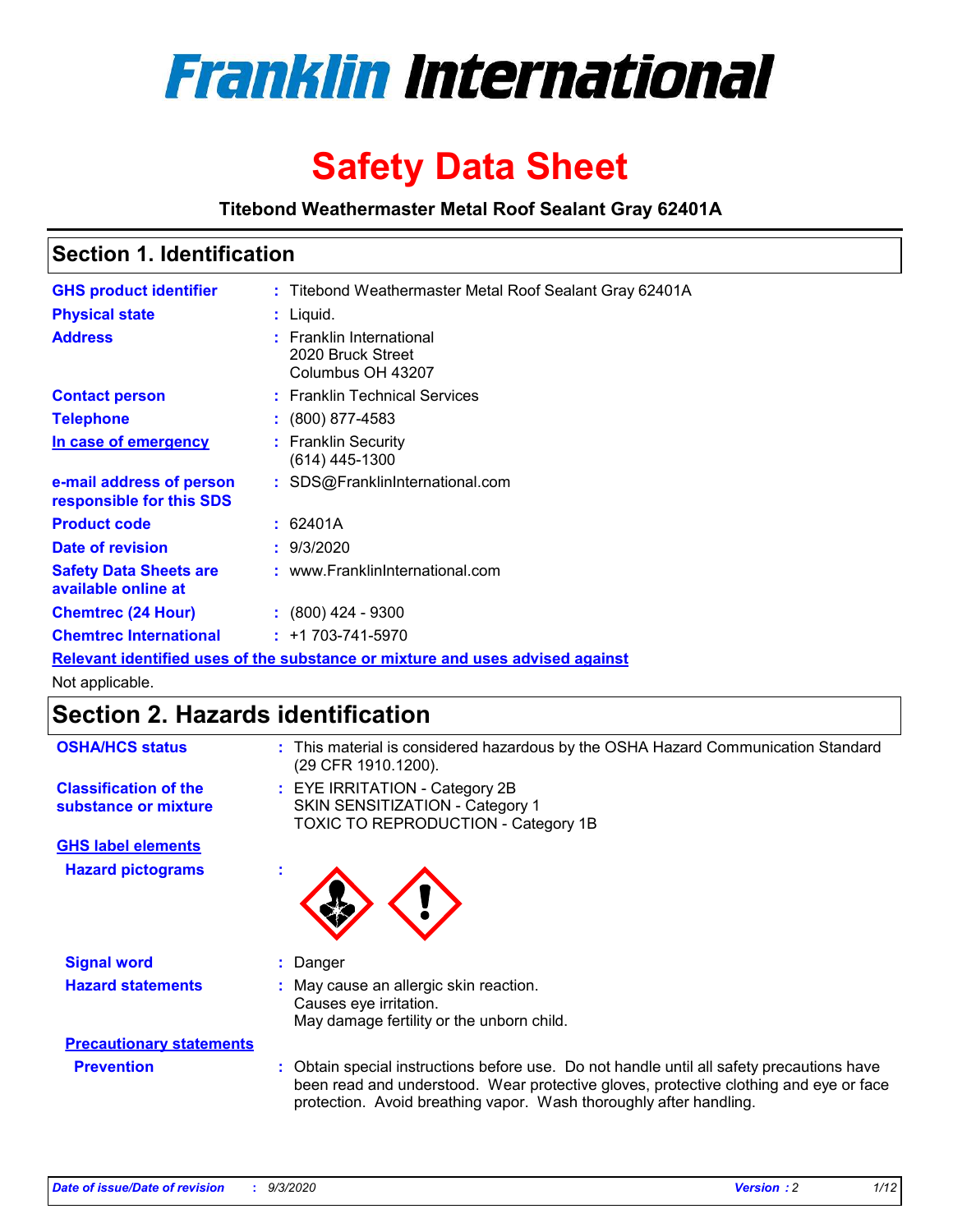### **Section 2. Hazards identification**

| <b>Response</b>                            | : IF exposed or concerned: Get medical advice or attention. Wash contaminated clothing<br>before reuse. IF ON SKIN: Wash with plenty of water. IF IN EYES: Rinse cautiously<br>with water for several minutes. Remove contact lenses, if present and easy to do.<br>Continue rinsing. If eye irritation persists: Get medical advice or attention. |
|--------------------------------------------|----------------------------------------------------------------------------------------------------------------------------------------------------------------------------------------------------------------------------------------------------------------------------------------------------------------------------------------------------|
| <b>Storage</b>                             | : Store locked up.                                                                                                                                                                                                                                                                                                                                 |
| <b>Disposal</b>                            | : Dispose of contents and container in accordance with all local, regional, national and<br>international regulations.                                                                                                                                                                                                                             |
| <b>Hazards not otherwise</b><br>classified | : Product generates methanol during cure.                                                                                                                                                                                                                                                                                                          |

## **Section 3. Composition/information on ingredients**

| <b>Substance/mixture</b> | : Mixture |
|--------------------------|-----------|
|                          |           |

| <b>Ingredient name</b>       | $\frac{9}{6}$ | <b>CAS number</b> |
|------------------------------|---------------|-------------------|
| 3-aminopropyltriethoxysilane | ≤3            | 919-30-2          |
| Dibutyltin dilaurate         | ∣≤0.3         | 77-58-7           |

Any concentration shown as a range is to protect confidentiality or is due to batch variation.

**There are no additional ingredients present which, within the current knowledge of the supplier and in the concentrations applicable, are classified as hazardous to health or the environment and hence require reporting in this section.**

**Occupational exposure limits, if available, are listed in Section 8.**

### **Section 4. First aid measures**

| <b>Description of necessary first aid measures</b> |                                                                                                                                                                                                                                                                                                                                                                                                                                                                                                                                                                                                                                                                                                                                                                           |
|----------------------------------------------------|---------------------------------------------------------------------------------------------------------------------------------------------------------------------------------------------------------------------------------------------------------------------------------------------------------------------------------------------------------------------------------------------------------------------------------------------------------------------------------------------------------------------------------------------------------------------------------------------------------------------------------------------------------------------------------------------------------------------------------------------------------------------------|
| <b>Eye contact</b>                                 | : Immediately flush eyes with plenty of water, occasionally lifting the upper and lower<br>eyelids. Check for and remove any contact lenses. Continue to rinse for at least 10<br>minutes. If irritation persists, get medical attention.                                                                                                                                                                                                                                                                                                                                                                                                                                                                                                                                 |
| <b>Inhalation</b>                                  | : Remove victim to fresh air and keep at rest in a position comfortable for breathing. If<br>not breathing, if breathing is irregular or if respiratory arrest occurs, provide artificial<br>respiration or oxygen by trained personnel. It may be dangerous to the person providing<br>aid to give mouth-to-mouth resuscitation. Get medical attention. If unconscious, place<br>in recovery position and get medical attention immediately. Maintain an open airway.<br>Loosen tight clothing such as a collar, tie, belt or waistband. In case of inhalation of<br>decomposition products in a fire, symptoms may be delayed. The exposed person may<br>need to be kept under medical surveillance for 48 hours.                                                       |
| <b>Skin contact</b>                                | : Wash with plenty of soap and water. Remove contaminated clothing and shoes. Wash<br>contaminated clothing thoroughly with water before removing it, or wear gloves.<br>Continue to rinse for at least 10 minutes. Get medical attention. In the event of any<br>complaints or symptoms, avoid further exposure. Wash clothing before reuse. Clean<br>shoes thoroughly before reuse.                                                                                                                                                                                                                                                                                                                                                                                     |
| <b>Ingestion</b>                                   | : Wash out mouth with water. Remove dentures if any. Remove victim to fresh air and<br>keep at rest in a position comfortable for breathing. If material has been swallowed and<br>the exposed person is conscious, give small quantities of water to drink. Stop if the<br>exposed person feels sick as vomiting may be dangerous. Do not induce vomiting<br>unless directed to do so by medical personnel. If vomiting occurs, the head should be<br>kept low so that vomit does not enter the lungs. Get medical attention. Never give<br>anything by mouth to an unconscious person. If unconscious, place in recovery position<br>and get medical attention immediately. Maintain an open airway. Loosen tight clothing<br>such as a collar, tie, belt or waistband. |
| Most important symptoms/effects, acute and delayed |                                                                                                                                                                                                                                                                                                                                                                                                                                                                                                                                                                                                                                                                                                                                                                           |
| <b>Potential acute health effects</b>              |                                                                                                                                                                                                                                                                                                                                                                                                                                                                                                                                                                                                                                                                                                                                                                           |
| <b>Eye contact</b>                                 | : May cause eye irritation.                                                                                                                                                                                                                                                                                                                                                                                                                                                                                                                                                                                                                                                                                                                                               |
| <b>Inhalation</b>                                  | : No known significant effects or critical hazards.                                                                                                                                                                                                                                                                                                                                                                                                                                                                                                                                                                                                                                                                                                                       |
|                                                    |                                                                                                                                                                                                                                                                                                                                                                                                                                                                                                                                                                                                                                                                                                                                                                           |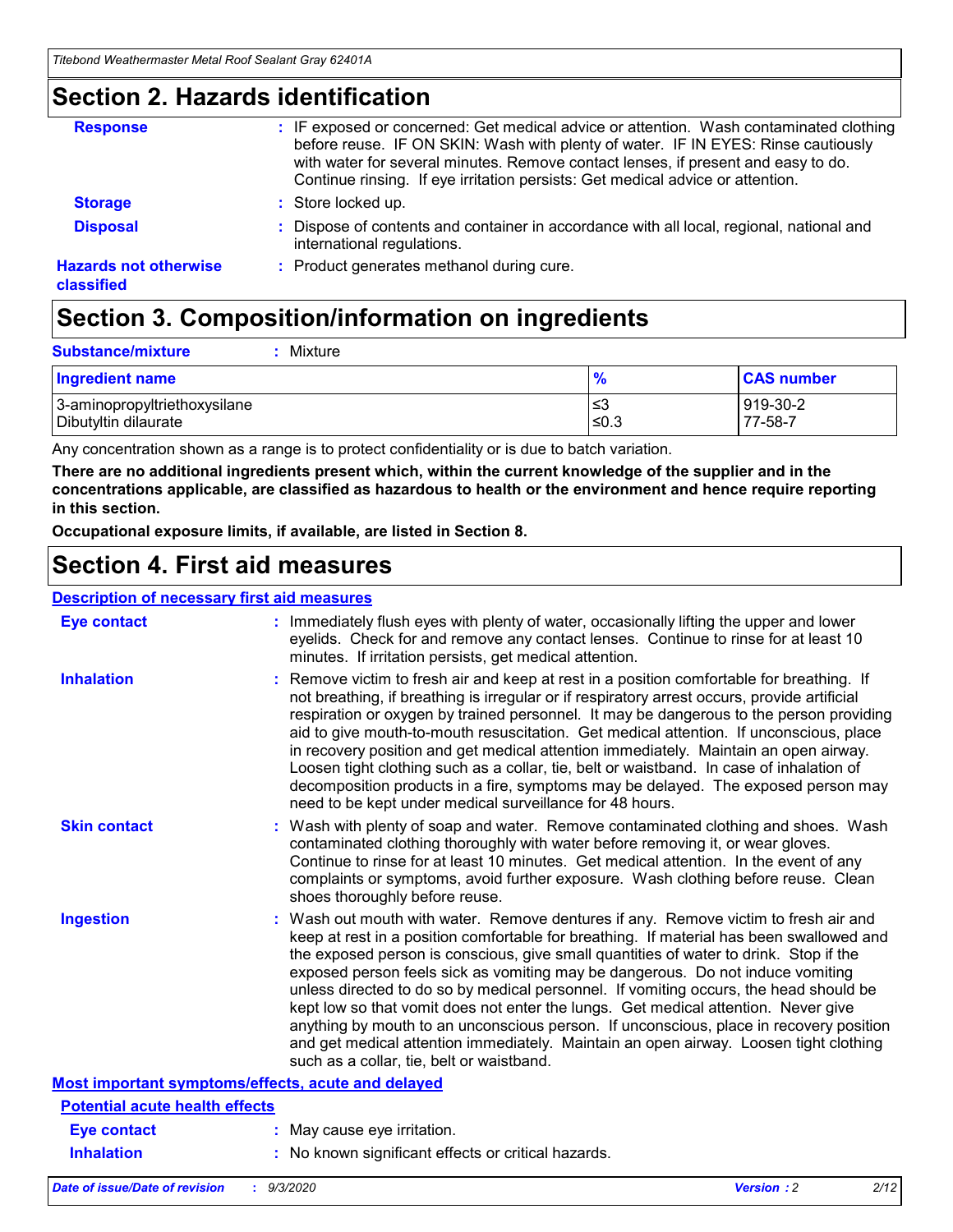| Titebond Weathermaster Metal Roof Sealant Gray 62401A |                                                                                                                                                                                                                                                                                                                                                                                                                 |
|-------------------------------------------------------|-----------------------------------------------------------------------------------------------------------------------------------------------------------------------------------------------------------------------------------------------------------------------------------------------------------------------------------------------------------------------------------------------------------------|
| <b>Section 4. First aid measures</b>                  |                                                                                                                                                                                                                                                                                                                                                                                                                 |
| <b>Skin contact</b>                                   | : May cause skin irritation.                                                                                                                                                                                                                                                                                                                                                                                    |
| <b>Ingestion</b>                                      | : No known significant effects or critical hazards.                                                                                                                                                                                                                                                                                                                                                             |
| Over-exposure signs/symptoms                          |                                                                                                                                                                                                                                                                                                                                                                                                                 |
| <b>Eye contact</b>                                    | : Adverse symptoms may include the following:<br>irritation<br>watering<br>redness                                                                                                                                                                                                                                                                                                                              |
| <b>Inhalation</b>                                     | : Adverse symptoms may include the following:<br>reduced fetal weight<br>increase in fetal deaths<br>skeletal malformations                                                                                                                                                                                                                                                                                     |
| <b>Skin contact</b>                                   | : Adverse symptoms may include the following:<br>irritation<br>redness<br>reduced fetal weight<br>increase in fetal deaths<br>skeletal malformations                                                                                                                                                                                                                                                            |
| <b>Ingestion</b>                                      | : Adverse symptoms may include the following:<br>reduced fetal weight<br>increase in fetal deaths<br>skeletal malformations                                                                                                                                                                                                                                                                                     |
|                                                       | Indication of immediate medical attention and special treatment needed, if necessary                                                                                                                                                                                                                                                                                                                            |
| <b>Notes to physician</b>                             | : In case of inhalation of decomposition products in a fire, symptoms may be delayed.<br>The exposed person may need to be kept under medical surveillance for 48 hours.                                                                                                                                                                                                                                        |
| <b>Specific treatments</b>                            | : No specific treatment.                                                                                                                                                                                                                                                                                                                                                                                        |
| <b>Protection of first-aiders</b>                     | : No action shall be taken involving any personal risk or without suitable training. If it is<br>suspected that fumes are still present, the rescuer should wear an appropriate mask or<br>self-contained breathing apparatus. It may be dangerous to the person providing aid to<br>give mouth-to-mouth resuscitation. Wash contaminated clothing thoroughly with water<br>before removing it, or wear gloves. |

**See toxicological information (Section 11)**

### **Section 5. Fire-fighting measures**

| <b>Extinguishing media</b>                               |                                                                                                                                                                                                     |
|----------------------------------------------------------|-----------------------------------------------------------------------------------------------------------------------------------------------------------------------------------------------------|
| <b>Suitable extinguishing</b><br>media                   | : Use an extinguishing agent suitable for the surrounding fire.                                                                                                                                     |
| <b>Unsuitable extinguishing</b><br>media                 | $:$ None known.                                                                                                                                                                                     |
| <b>Specific hazards arising</b><br>from the chemical     | : In a fire or if heated, a pressure increase will occur and the container may burst.                                                                                                               |
| <b>Hazardous thermal</b><br>decomposition products       | Decomposition products may include the following materials:<br>carbon dioxide<br>carbon monoxide<br>nitrogen oxides<br>metal oxide/oxides                                                           |
| <b>Special protective actions</b><br>for fire-fighters   | : Promptly isolate the scene by removing all persons from the vicinity of the incident if<br>there is a fire. No action shall be taken involving any personal risk or without suitable<br>training. |
| <b>Special protective</b><br>equipment for fire-fighters | Fire-fighters should wear appropriate protective equipment and self-contained breathing<br>apparatus (SCBA) with a full face-piece operated in positive pressure mode.                              |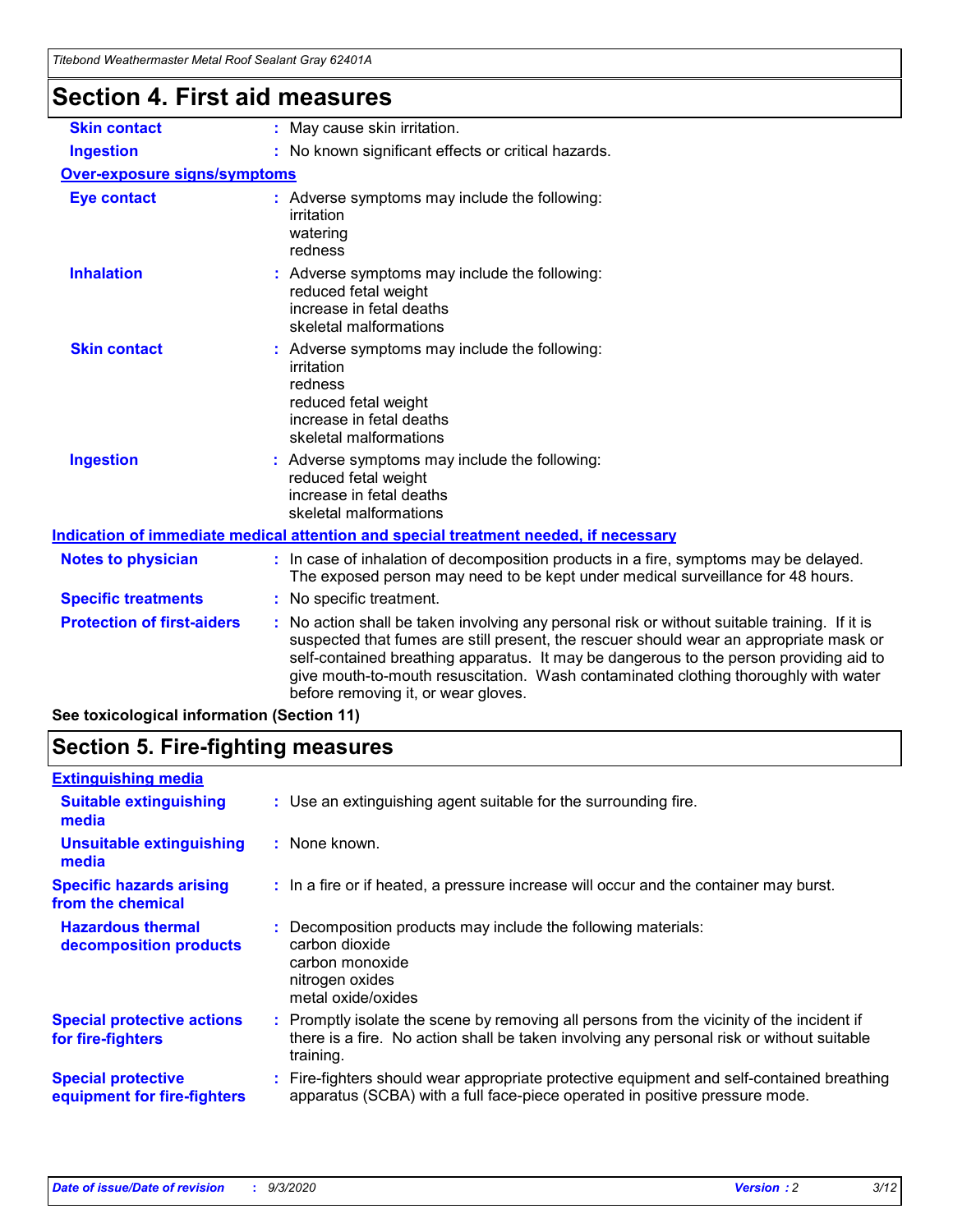### **Section 6. Accidental release measures**

|                                                       | Personal precautions, protective equipment and emergency procedures                                                                                                                                                                                                                                                                                                                                                                                                                                                                                                                                                                                                                                          |  |  |  |
|-------------------------------------------------------|--------------------------------------------------------------------------------------------------------------------------------------------------------------------------------------------------------------------------------------------------------------------------------------------------------------------------------------------------------------------------------------------------------------------------------------------------------------------------------------------------------------------------------------------------------------------------------------------------------------------------------------------------------------------------------------------------------------|--|--|--|
| For non-emergency<br>personnel                        | : No action shall be taken involving any personal risk or without suitable training.<br>Evacuate surrounding areas. Keep unnecessary and unprotected personnel from<br>entering. Do not touch or walk through spilled material. Avoid breathing vapor or mist.<br>Provide adequate ventilation. Wear appropriate respirator when ventilation is<br>inadequate. Put on appropriate personal protective equipment.                                                                                                                                                                                                                                                                                             |  |  |  |
| For emergency responders                              | : If specialized clothing is required to deal with the spillage, take note of any information in<br>Section 8 on suitable and unsuitable materials. See also the information in "For non-<br>emergency personnel".                                                                                                                                                                                                                                                                                                                                                                                                                                                                                           |  |  |  |
| <b>Environmental precautions</b>                      | : Avoid dispersal of spilled material and runoff and contact with soil, waterways, drains<br>and sewers. Inform the relevant authorities if the product has caused environmental<br>pollution (sewers, waterways, soil or air).                                                                                                                                                                                                                                                                                                                                                                                                                                                                              |  |  |  |
| Methods and materials for containment and cleaning up |                                                                                                                                                                                                                                                                                                                                                                                                                                                                                                                                                                                                                                                                                                              |  |  |  |
| <b>Small spill</b>                                    | : Stop leak if without risk. Move containers from spill area. Dilute with water and mop up<br>if water-soluble. Alternatively, or if water-insoluble, absorb with an inert dry material and<br>place in an appropriate waste disposal container. Dispose of via a licensed waste<br>disposal contractor.                                                                                                                                                                                                                                                                                                                                                                                                     |  |  |  |
| <b>Large spill</b>                                    | : Stop leak if without risk. Move containers from spill area. Approach release from<br>upwind. Prevent entry into sewers, water courses, basements or confined areas. Wash<br>spillages into an effluent treatment plant or proceed as follows. Contain and collect<br>spillage with non-combustible, absorbent material e.g. sand, earth, vermiculite or<br>diatomaceous earth and place in container for disposal according to local regulations<br>(see Section 13). Dispose of via a licensed waste disposal contractor. Contaminated<br>absorbent material may pose the same hazard as the spilled product. Note: see<br>Section 1 for emergency contact information and Section 13 for waste disposal. |  |  |  |

### **Section 7. Handling and storage**

#### **Precautions for safe handling**

| <b>Protective measures</b>                                                       | : Put on appropriate personal protective equipment (see Section 8). Persons with a<br>history of skin sensitization problems should not be employed in any process in which<br>this product is used. Avoid exposure - obtain special instructions before use. Avoid<br>exposure during pregnancy. Do not handle until all safety precautions have been read<br>and understood. Do not get in eyes or on skin or clothing. Do not ingest. Avoid<br>breathing vapor or mist. If during normal use the material presents a respiratory hazard,<br>use only with adequate ventilation or wear appropriate respirator. Keep in the original<br>container or an approved alternative made from a compatible material, kept tightly<br>closed when not in use. Empty containers retain product residue and can be hazardous.<br>Do not reuse container. |
|----------------------------------------------------------------------------------|--------------------------------------------------------------------------------------------------------------------------------------------------------------------------------------------------------------------------------------------------------------------------------------------------------------------------------------------------------------------------------------------------------------------------------------------------------------------------------------------------------------------------------------------------------------------------------------------------------------------------------------------------------------------------------------------------------------------------------------------------------------------------------------------------------------------------------------------------|
| <b>Advice on general</b><br>occupational hygiene                                 | : Eating, drinking and smoking should be prohibited in areas where this material is<br>handled, stored and processed. Workers should wash hands and face before eating,<br>drinking and smoking. Remove contaminated clothing and protective equipment before<br>entering eating areas. See also Section 8 for additional information on hygiene<br>measures.                                                                                                                                                                                                                                                                                                                                                                                                                                                                                    |
| <b>Conditions for safe storage,</b><br>including any<br><i>incompatibilities</i> | Store between the following temperatures: 0 to $120^{\circ}$ C (32 to $248^{\circ}$ F). Store in<br>accordance with local regulations. Store in original container protected from direct<br>sunlight in a dry, cool and well-ventilated area, away from incompatible materials (see<br>Section 10) and food and drink. Store locked up. Keep container tightly closed and<br>sealed until ready for use. Containers that have been opened must be carefully<br>resealed and kept upright to prevent leakage. Do not store in unlabeled containers.<br>Use appropriate containment to avoid environmental contamination. See Section 10 for<br>incompatible materials before handling or use.                                                                                                                                                     |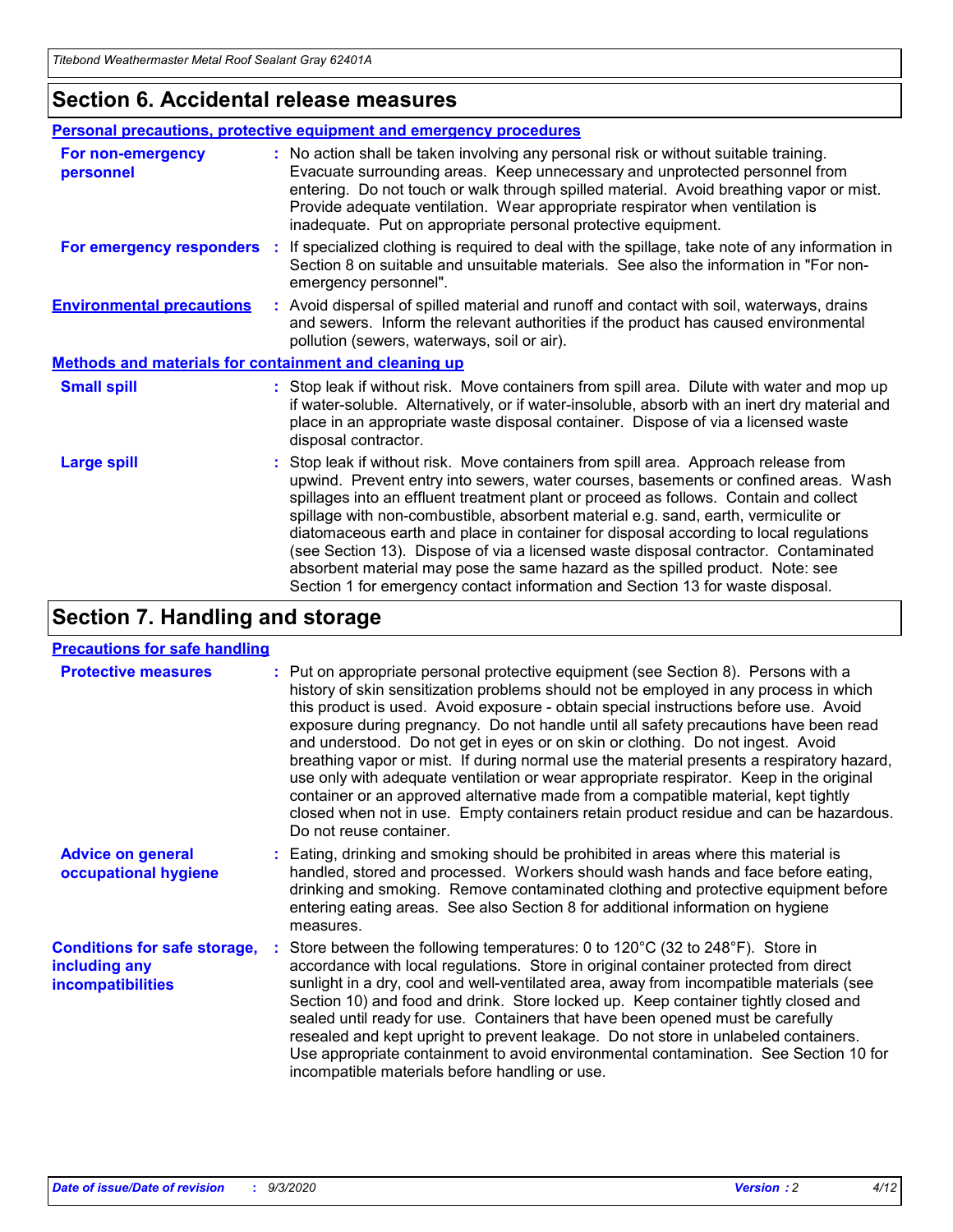## **Section 8. Exposure controls/personal protection**

#### **Control parameters**

#### **Occupational exposure limits**

| <b>Ingredient name</b>                               |    |                        | <b>Exposure limits</b>                                                                                                                                                                                                                                                                                                                                                                                                                                                                                                                                                                                                 |
|------------------------------------------------------|----|------------------------|------------------------------------------------------------------------------------------------------------------------------------------------------------------------------------------------------------------------------------------------------------------------------------------------------------------------------------------------------------------------------------------------------------------------------------------------------------------------------------------------------------------------------------------------------------------------------------------------------------------------|
| 3-aminopropyltriethoxysilane<br>Dibutyltin dilaurate |    |                        | None.<br>ACGIH TLV (United States, 3/2020). Absorbed through skin.<br>Notes: as Sn<br>TWA: $0.1 \text{ mg/m}^3$ , (as Sn) 8 hours.<br>STEL: 0.2 mg/m <sup>3</sup> , (as Sn) 15 minutes.<br>NIOSH REL (United States, 10/2016). Absorbed through skin.<br>Notes: as Sn<br>TWA: 0.1 mg/m <sup>3</sup> , (as Sn) 10 hours.<br>OSHA PEL (United States, 5/2018). Notes: as Sn<br>TWA: 0.1 mg/m <sup>3</sup> , (as Sn) 8 hours.<br>OSHA PEL 1989 (United States, 3/1989). Absorbed through skin.<br>Notes: measured as Sn<br>TWA: 0.1 mg/m <sup>3</sup> , (measured as Sn) 8 hours. Form: Organic                           |
| <b>Appropriate engineering</b><br>controls           |    |                        | : If user operations generate dust, fumes, gas, vapor or mist, use process enclosures,<br>local exhaust ventilation or other engineering controls to keep worker exposure to<br>airborne contaminants below any recommended or statutory limits.                                                                                                                                                                                                                                                                                                                                                                       |
| <b>Environmental exposure</b><br>controls            |    |                        | Emissions from ventilation or work process equipment should be checked to ensure<br>they comply with the requirements of environmental protection legislation. In some<br>cases, fume scrubbers, filters or engineering modifications to the process equipment<br>will be necessary to reduce emissions to acceptable levels.                                                                                                                                                                                                                                                                                          |
| <b>Individual protection measures</b>                |    |                        |                                                                                                                                                                                                                                                                                                                                                                                                                                                                                                                                                                                                                        |
| <b>Hygiene measures</b>                              |    |                        | : Wash hands, forearms and face thoroughly after handling chemical products, before<br>eating, smoking and using the lavatory and at the end of the working period.<br>Appropriate techniques should be used to remove potentially contaminated clothing.<br>Contaminated work clothing should not be allowed out of the workplace. Wash<br>contaminated clothing before reusing. Ensure that eyewash stations and safety<br>showers are close to the workstation location.                                                                                                                                            |
| <b>Eye/face protection</b>                           |    |                        | Safety eyewear complying with an approved standard should be used when a risk<br>assessment indicates this is necessary to avoid exposure to liquid splashes, mists,<br>gases or dusts. If contact is possible, the following protection should be worn, unless<br>the assessment indicates a higher degree of protection: chemical splash goggles.                                                                                                                                                                                                                                                                    |
| <b>Skin protection</b>                               |    |                        |                                                                                                                                                                                                                                                                                                                                                                                                                                                                                                                                                                                                                        |
| <b>Hand protection</b>                               |    |                        | : Chemical-resistant, impervious gloves complying with an approved standard should be<br>worn at all times when handling chemical products if a risk assessment indicates this is<br>necessary. Considering the parameters specified by the glove manufacturer, check<br>during use that the gloves are still retaining their protective properties. It should be<br>noted that the time to breakthrough for any glove material may be different for different<br>glove manufacturers. In the case of mixtures, consisting of several substances, the<br>protection time of the gloves cannot be accurately estimated. |
| <b>Body protection</b>                               |    | handling this product. | Personal protective equipment for the body should be selected based on the task being<br>performed and the risks involved and should be approved by a specialist before                                                                                                                                                                                                                                                                                                                                                                                                                                                |
| <b>Other skin protection</b>                         |    |                        | : Appropriate footwear and any additional skin protection measures should be selected<br>based on the task being performed and the risks involved and should be approved by a<br>specialist before handling this product.                                                                                                                                                                                                                                                                                                                                                                                              |
| <b>Respiratory protection</b>                        | ÷. | aspects of use.        | Based on the hazard and potential for exposure, select a respirator that meets the<br>appropriate standard or certification. Respirators must be used according to a<br>respiratory protection program to ensure proper fitting, training, and other important                                                                                                                                                                                                                                                                                                                                                         |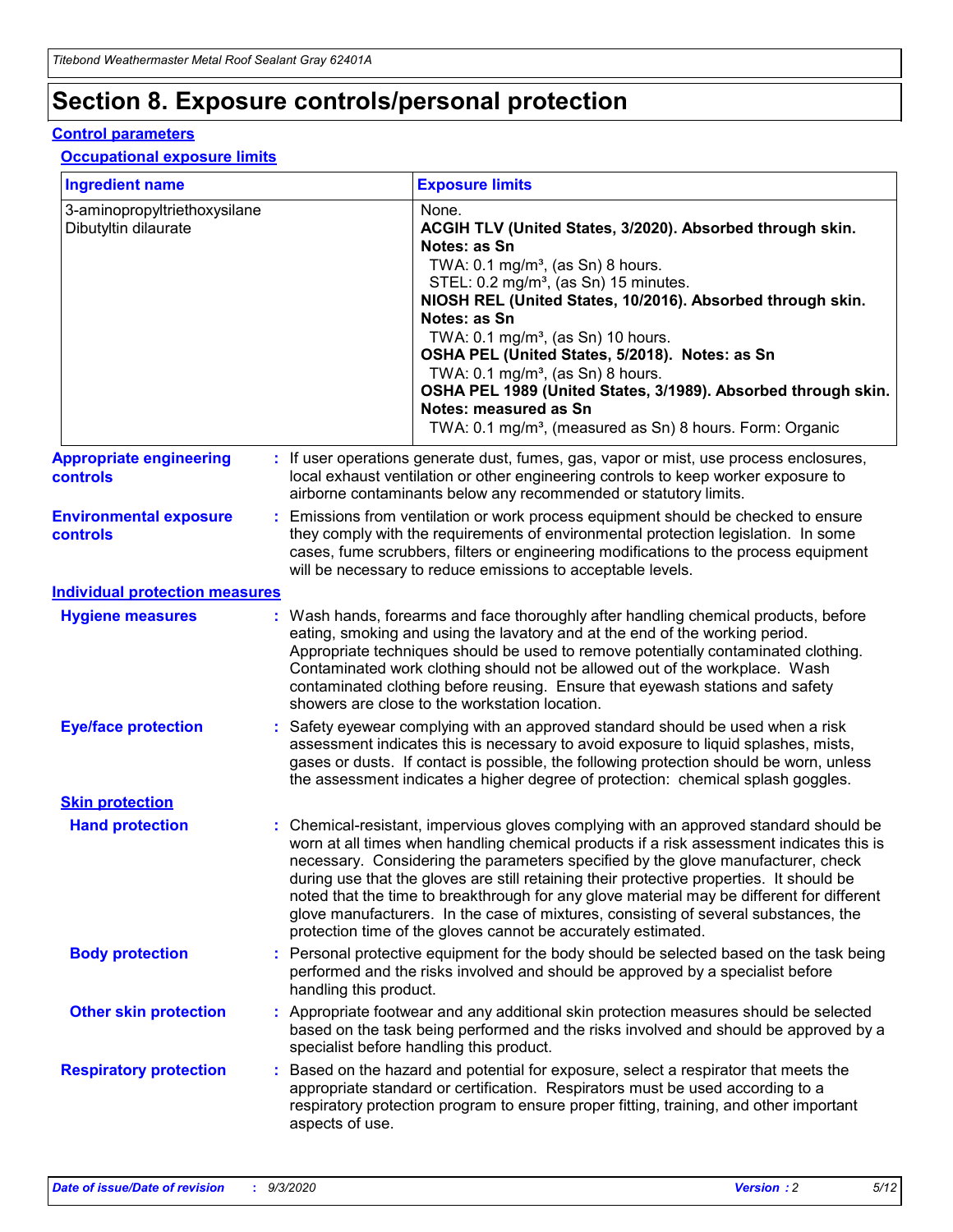### **Section 9. Physical and chemical properties**

#### **Appearance**

| <b>Physical state</b>                             |    | : Liquid. [Paste.]                                              |
|---------------------------------------------------|----|-----------------------------------------------------------------|
| <b>Color</b>                                      |    | Gray.                                                           |
| Odor                                              |    | Characteristic.                                                 |
| <b>Odor threshold</b>                             |    | Not available.                                                  |
| рH                                                |    | Not applicable.                                                 |
| <b>Melting point</b>                              |    | Not available.                                                  |
| <b>Boiling point</b>                              |    | : $>200^{\circ}$ C ( $>392^{\circ}$ F)                          |
| <b>Flash point</b>                                |    | Closed cup: >200°C (>392°F) [Setaflash.]                        |
| <b>Evaporation rate</b>                           |    | $:$ >1 (butyl acetate = 1)                                      |
| <b>Flammability (solid, gas)</b>                  |    | : Not available.                                                |
| Lower and upper explosive<br>(flammable) limits   |    | : Not available.                                                |
| <b>VOC (less water, less</b><br>exempt solvents)  |    | : 0 g/l                                                         |
| <b>Volatility</b>                                 |    | $: 0\%$ (w/w)                                                   |
| <b>Vapor density</b>                              |    | Not available.                                                  |
| <b>Relative density</b>                           | t. | $\sqrt{1/432}$                                                  |
| <b>Solubility</b>                                 |    | Insoluble in the following materials: cold water and hot water. |
| <b>Solubility in water</b>                        |    | Not available.                                                  |
| <b>Partition coefficient: n-</b><br>octanol/water |    | : Not available.                                                |
| <b>Auto-ignition temperature</b>                  |    | : Not available.                                                |
| <b>Decomposition temperature</b>                  |    | : Not available.                                                |
| <b>Viscosity</b>                                  |    | $:$ Not available.                                              |

### **Section 10. Stability and reactivity**

| <b>Reactivity</b>                            |    | : No specific test data related to reactivity available for this product or its ingredients.            |
|----------------------------------------------|----|---------------------------------------------------------------------------------------------------------|
| <b>Chemical stability</b>                    |    | : The product is stable.                                                                                |
| <b>Possibility of hazardous</b><br>reactions |    | : Under normal conditions of storage and use, hazardous reactions will not occur.                       |
| <b>Conditions to avoid</b>                   |    | : No specific data.                                                                                     |
| <b>Incompatible materials</b>                | ٠. | No specific data.                                                                                       |
| <b>Hazardous decomposition</b><br>products   | ÷. | Under normal conditions of storage and use, hazardous decomposition products should<br>not be produced. |

### **Section 11. Toxicological information**

#### **Information on toxicological effects**

#### **Acute toxicity**

| <b>Product/ingredient name</b> | <b>Result</b>           | <b>Species</b> | <b>Dose</b>                | <b>Exposure</b> |
|--------------------------------|-------------------------|----------------|----------------------------|-----------------|
| 3-aminopropyltriethoxysilane   | <b>ILD50 Dermal</b>     | Rabbit         | 4.29 g/kg                  |                 |
| Dibutyltin dilaurate           | ILD50 Oral<br>LD50 Oral | Rat<br>Rat     | $1.57$ g/kg<br>175 $mg/kg$ |                 |
|                                |                         |                |                            |                 |

**Irritation/Corrosion**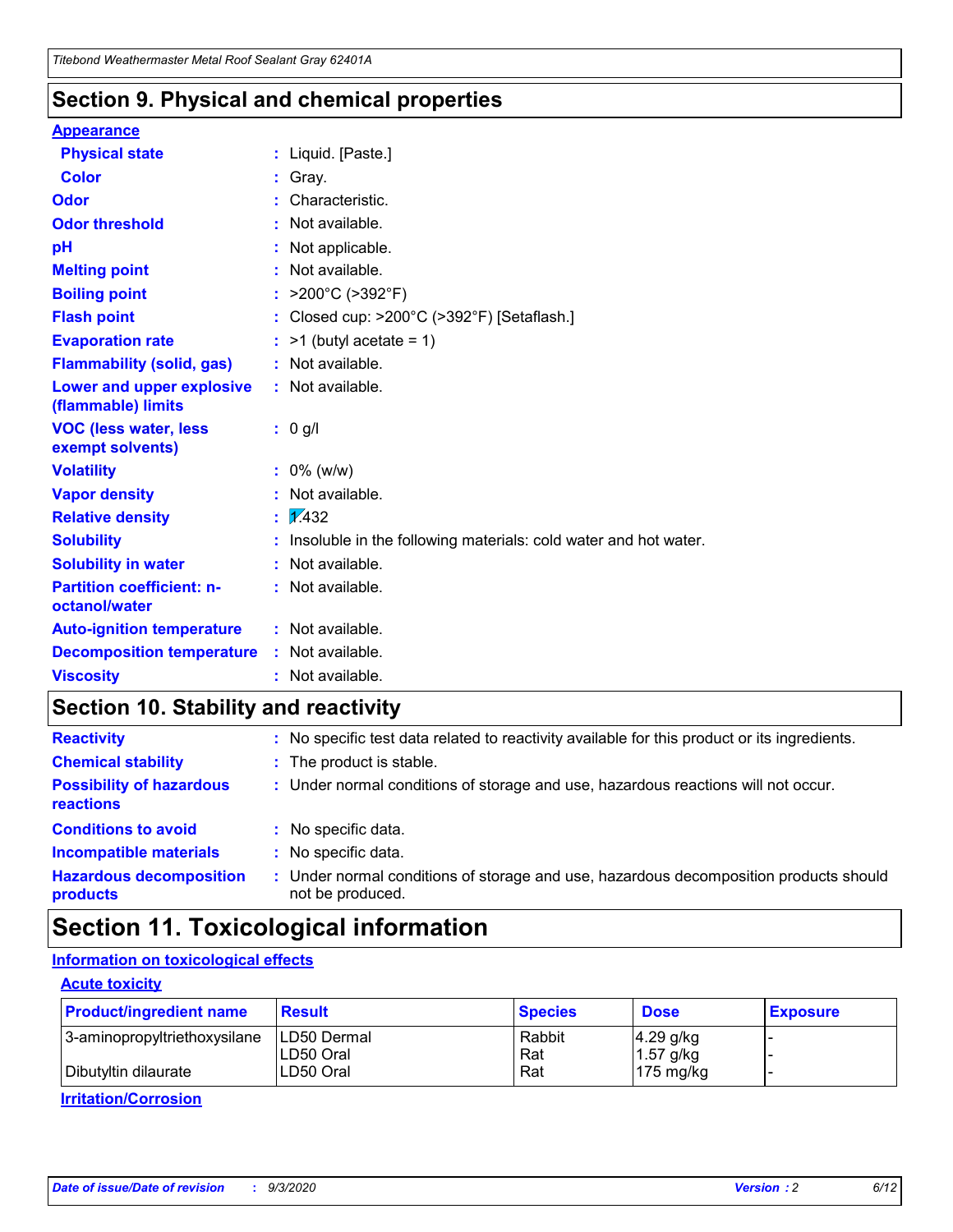## **Section 11. Toxicological information**

| <b>Product/ingredient name</b> | <b>Result</b>                 | <b>Species</b> | <b>Score</b> | <b>Exposure</b>    | <b>Observation</b> |
|--------------------------------|-------------------------------|----------------|--------------|--------------------|--------------------|
| 3-aminopropyltriethoxysilane   | Eyes - Mild irritant          | Rabbit         |              | $100 \text{ mg}$   |                    |
|                                | Eyes - Severe irritant        | Rabbit         |              | 24 hours 750       |                    |
|                                |                               |                |              | ug                 |                    |
|                                | <b>Skin - Severe irritant</b> | Rabbit         |              | 24 hours 5         | -                  |
| Dibutyltin dilaurate           | Eyes - Moderate irritant      | Rabbit         |              | mq<br>24 hours 100 |                    |
|                                |                               |                |              | mg                 |                    |
|                                | Skin - Severe irritant        | Rabbit         |              | 500 mg             |                    |

#### **Sensitization**

Not available.

#### **Mutagenicity**

Not available.

#### **Carcinogenicity**

Not available.

#### **Reproductive toxicity**

Not available.

#### **Teratogenicity**

Not available.

#### **Specific target organ toxicity (single exposure)**

Not available.

#### **Specific target organ toxicity (repeated exposure)**

| <b>Name</b>                                                                         |                                                                            | <b>Category</b>                                     | <b>Route of</b><br>exposure | <b>Target organs</b> |  |  |
|-------------------------------------------------------------------------------------|----------------------------------------------------------------------------|-----------------------------------------------------|-----------------------------|----------------------|--|--|
| Dibutyltin dilaurate                                                                |                                                                            | Category 1                                          | -                           | respiratory system   |  |  |
| <b>Aspiration hazard</b><br>Not available.                                          |                                                                            |                                                     |                             |                      |  |  |
| <b>Information on the likely</b><br>routes of exposure                              | : Not available.                                                           |                                                     |                             |                      |  |  |
| <b>Potential acute health effects</b>                                               |                                                                            |                                                     |                             |                      |  |  |
| <b>Eye contact</b>                                                                  | : May cause eye irritation.                                                |                                                     |                             |                      |  |  |
| <b>Inhalation</b>                                                                   |                                                                            | : No known significant effects or critical hazards. |                             |                      |  |  |
| <b>Skin contact</b>                                                                 |                                                                            | : May cause skin irritation.                        |                             |                      |  |  |
| <b>Ingestion</b>                                                                    |                                                                            | : No known significant effects or critical hazards. |                             |                      |  |  |
| <b>Symptoms related to the physical, chemical and toxicological characteristics</b> |                                                                            |                                                     |                             |                      |  |  |
| <b>Eye contact</b>                                                                  | irritation<br>watering<br>redness                                          | : Adverse symptoms may include the following:       |                             |                      |  |  |
| <b>Inhalation</b>                                                                   | reduced fetal weight<br>increase in fetal deaths<br>skeletal malformations | : Adverse symptoms may include the following:       |                             |                      |  |  |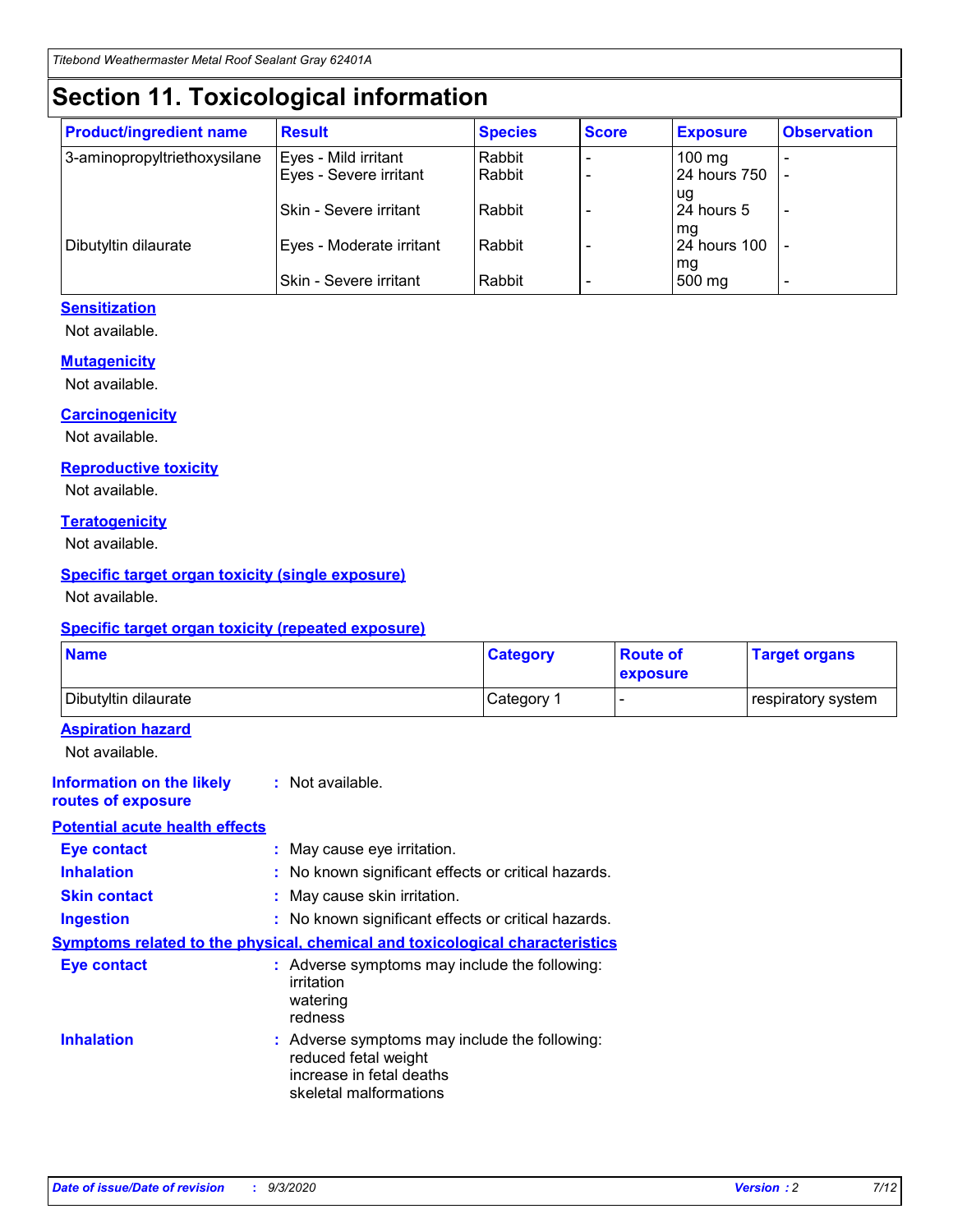*Titebond Weathermaster Metal Roof Sealant Gray 62401A*

## **Section 11. Toxicological information**

| <b>Skin contact</b>                     | : Adverse symptoms may include the following:<br>irritation                                            |
|-----------------------------------------|--------------------------------------------------------------------------------------------------------|
|                                         | redness                                                                                                |
|                                         | reduced fetal weight                                                                                   |
|                                         | increase in fetal deaths                                                                               |
|                                         | skeletal malformations                                                                                 |
| <b>Ingestion</b>                        | : Adverse symptoms may include the following:<br>reduced fetal weight                                  |
|                                         | increase in fetal deaths                                                                               |
|                                         | skeletal malformations                                                                                 |
|                                         | Delayed and immediate effects and also chronic effects from short and long term exposure               |
| <b>Short term exposure</b>              |                                                                                                        |
| <b>Potential immediate</b><br>effects   | : Not available.                                                                                       |
| <b>Potential delayed effects</b>        | : Not available.                                                                                       |
| <b>Long term exposure</b>               |                                                                                                        |
| <b>Potential immediate</b><br>effects   | : Not available.                                                                                       |
| <b>Potential delayed effects</b>        | : Not available.                                                                                       |
| <b>Potential chronic health effects</b> |                                                                                                        |
| Not available.                          |                                                                                                        |
| <b>General</b>                          | Once sensitized, a severe allergic reaction may occur when subsequently exposed to<br>very low levels. |
| <b>Carcinogenicity</b>                  | No known significant effects or critical hazards.                                                      |
| <b>Mutagenicity</b>                     | : No known significant effects or critical hazards.                                                    |
| <b>Teratogenicity</b>                   | May damage the unborn child.                                                                           |
| <b>Developmental effects</b>            | : No known significant effects or critical hazards.                                                    |
| <b>Fertility effects</b>                | : May damage fertility.                                                                                |
| <b>Numerical measures of toxicity</b>   |                                                                                                        |
| <b>Acute toxicity estimates</b>         |                                                                                                        |
| Not ovoilable                           |                                                                                                        |

Not available.

## **Section 12. Ecological information**

#### **Toxicity**

| <b>Product/ingredient name</b> | <b>Result</b>                                       | <b>Species</b>               | <b>Exposure</b>       |
|--------------------------------|-----------------------------------------------------|------------------------------|-----------------------|
| Dibutyltin dilaurate           | $ CC50>3$ mg/l<br>Chronic EC10 > 2 mg/l Fresh water | Algae<br>Algae - Desmodesmus | 72 hours<br>196 hours |
|                                |                                                     | <b>I</b> subspicatus         |                       |

#### **Persistence and degradability**

| <b>Product/ingredient name</b> | <b>Test</b>                                                                    | <b>Result</b>  |                   | <b>Dose</b> | <b>Inoculum</b>         |
|--------------------------------|--------------------------------------------------------------------------------|----------------|-------------------|-------------|-------------------------|
| Dibutyltin dilaurate           | OECD 301F<br>Ready<br>Biodegradability -<br>Manometric<br>Respirometry<br>Test | 23 % - 28 days |                   |             |                         |
| <b>Product/ingredient name</b> | <b>Aquatic half-life</b>                                                       |                | <b>Photolysis</b> |             | <b>Biodegradability</b> |
| Dibutyltin dilaurate           |                                                                                |                |                   |             | <b>Inherent</b>         |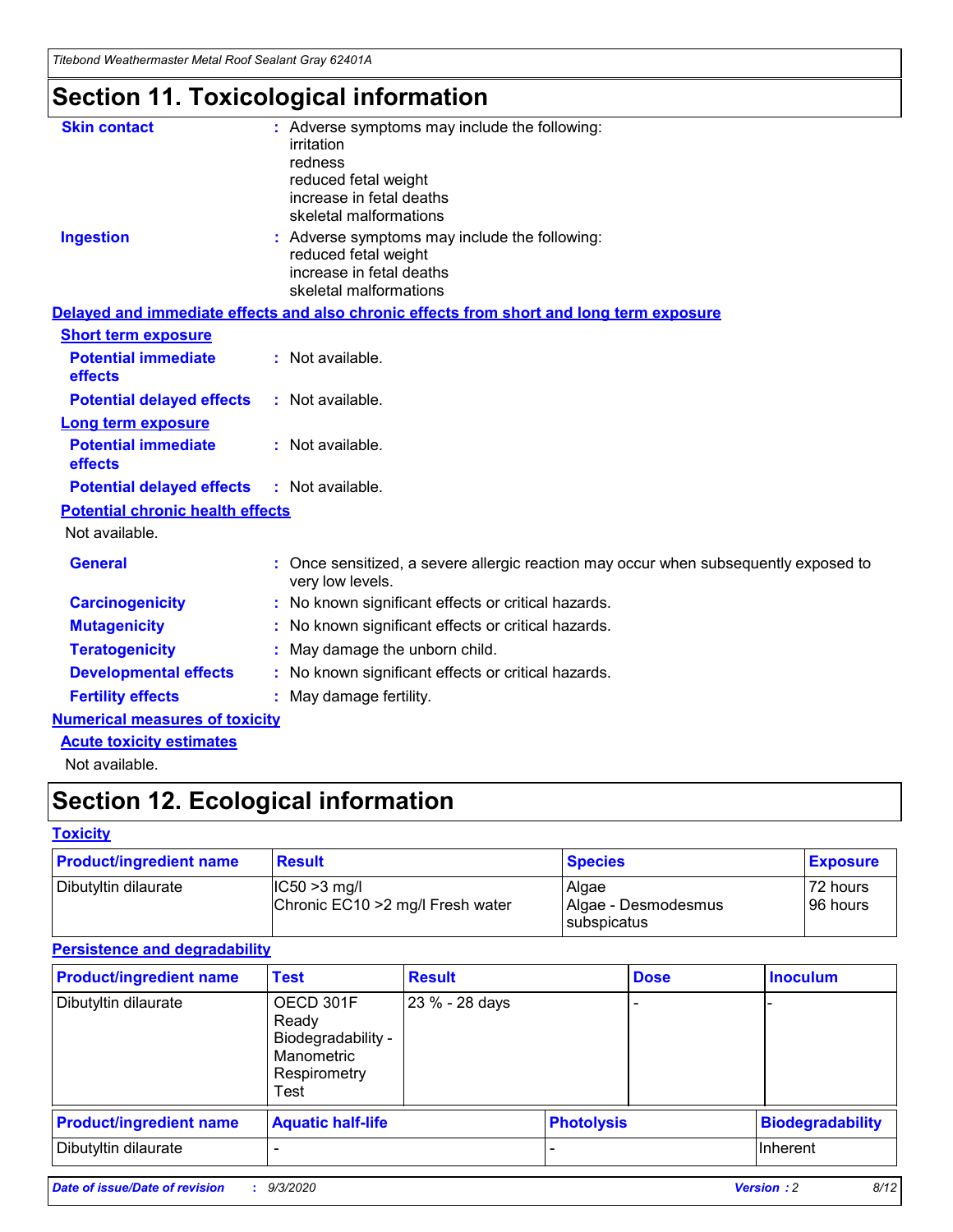## **Section 12. Ecological information**

#### **Bioaccumulative potential**

| <b>Product/ingredient name</b> | <b>LogP</b> <sub>ow</sub> | <b>BCF</b> | <b>Potential</b> |
|--------------------------------|---------------------------|------------|------------------|
| 3-aminopropyltriethoxysilane   | 4.44                      | 3.4        | low              |
| Dibutyltin dilaurate           |                           | 2.91       | low              |

#### **Mobility in soil**

| <b>Soil/water partition</b> | : Not available. |
|-----------------------------|------------------|
| <b>coefficient (Koc)</b>    |                  |

**Other adverse effects** : No known significant effects or critical hazards.

### **Section 13. Disposal considerations**

**Disposal methods :**

The generation of waste should be avoided or minimized wherever possible. Disposal of this product, solutions and any by-products should at all times comply with the requirements of environmental protection and waste disposal legislation and any regional local authority requirements. Dispose of surplus and non-recyclable products via a licensed waste disposal contractor. Waste should not be disposed of untreated to the sewer unless fully compliant with the requirements of all authorities with jurisdiction. Waste packaging should be recycled. Incineration or landfill should only be considered when recycling is not feasible. This material and its container must be disposed of in a safe way. Care should be taken when handling emptied containers that have not been cleaned or rinsed out. Empty containers or liners may retain some product residues. Avoid dispersal of spilled material and runoff and contact with soil, waterways, drains and sewers.

### **Section 14. Transport information**

|                                      | <b>DOT</b><br><b>Classification</b> | <b>TDG</b><br><b>Classification</b> | <b>Mexico</b><br><b>Classification</b> | <b>ADR/RID</b>               | <b>IMDG</b>              | <b>IATA</b>    |
|--------------------------------------|-------------------------------------|-------------------------------------|----------------------------------------|------------------------------|--------------------------|----------------|
| <b>UN number</b>                     | Not regulated.                      | Not regulated.                      | Not regulated.                         | Not regulated.               | Not regulated.           | Not regulated. |
| <b>UN proper</b><br>shipping name    |                                     |                                     |                                        |                              |                          |                |
| <b>Transport</b><br>hazard class(es) | $\overline{\phantom{0}}$            | $\overline{\phantom{0}}$            | $\qquad \qquad$                        | $\qquad \qquad \blacksquare$ | $\overline{\phantom{0}}$ |                |
| <b>Packing group</b>                 | -                                   |                                     |                                        |                              |                          |                |
| <b>Environmental</b><br>hazards      | No.                                 | No.                                 | No.                                    | No.                          | No.                      | No.            |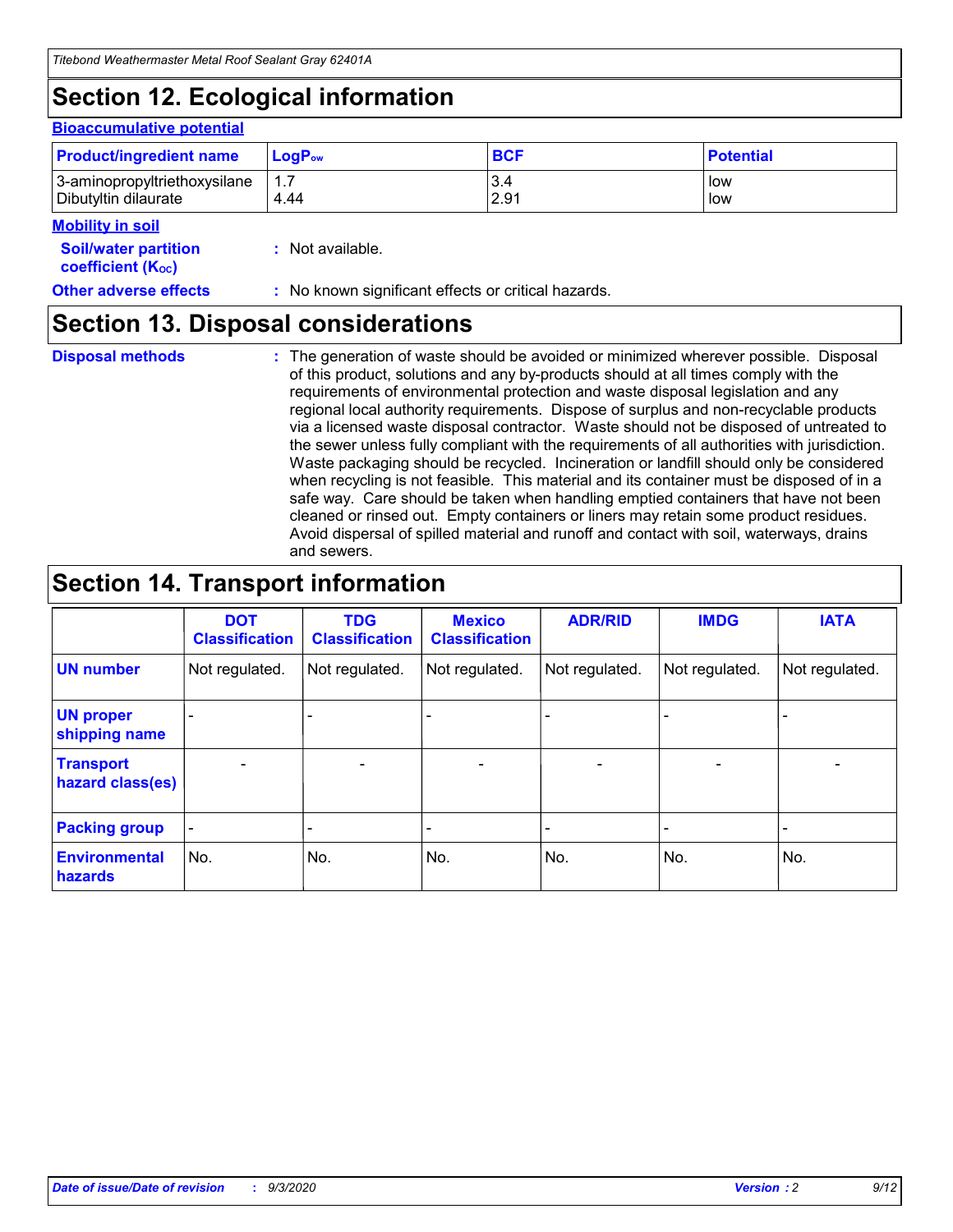### **Section 15. Regulatory information**

#### **U.S. Federal regulations**

#### **SARA 302/304**

#### **Composition/information on ingredients**

No products were found.

| SARA 304 RQ | Not applicable. |
|-------------|-----------------|
|-------------|-----------------|

#### **SARA 311/312**

**Classification :** EYE IRRITATION - Category 2B SKIN SENSITIZATION - Category 1 TOXIC TO REPRODUCTION - Category 1B HNOC - Product generates methanol during cure.

#### **Composition/information on ingredients**

| <b>Name</b>                  | $\frac{9}{6}$ | <b>Classification</b>                                                                                                                                                                                                                                                                                      |
|------------------------------|---------------|------------------------------------------------------------------------------------------------------------------------------------------------------------------------------------------------------------------------------------------------------------------------------------------------------------|
| 3-aminopropyltriethoxysilane | $\leq$ 3      | <b>FLAMMABLE LIQUIDS - Category 4</b><br><b>ACUTE TOXICITY (oral) - Category 4</b><br><b>SKIN IRRITATION - Category 2</b><br>EYE IRRITATION - Category 2A                                                                                                                                                  |
| Dibutyltin dilaurate         | ≤0.3          | <b>ACUTE TOXICITY (oral) - Category 3</b><br>SKIN CORROSION - Category 1C<br>SERIOUS EYE DAMAGE - Category 1<br>SKIN SENSITIZATION - Category 1<br><b>GERM CELL MUTAGENICITY - Category 2</b><br>TOXIC TO REPRODUCTION - Category 1B<br>SPECIFIC TARGET ORGAN TOXICITY (REPEATED<br>EXPOSURE) - Category 1 |

#### **State regulations**

**Massachusetts :**

: None of the components are listed.

**New York :** None of the components are listed. **New Jersey :** None of the components are listed.

**Pennsylvania :** None of the components are listed.

#### **California Prop. 65**

WARNING: This product can expose you to methanol, which is known to the State of California to cause birth defects or other reproductive harm. For more information go to www.P65Warnings.ca.gov.

| Ingredient name | No significant risk<br>level | <b>Maximum</b><br>acceptable dosage<br><b>level</b> |
|-----------------|------------------------------|-----------------------------------------------------|
| l methanol      |                              | Yes.                                                |

#### **International regulations**

**Chemical Weapon Convention List Schedules I, II & III Chemicals** Not listed.

#### **Montreal Protocol**

Not listed.

**Stockholm Convention on Persistent Organic Pollutants**

Not listed.

#### **UNECE Aarhus Protocol on POPs and Heavy Metals** Not listed.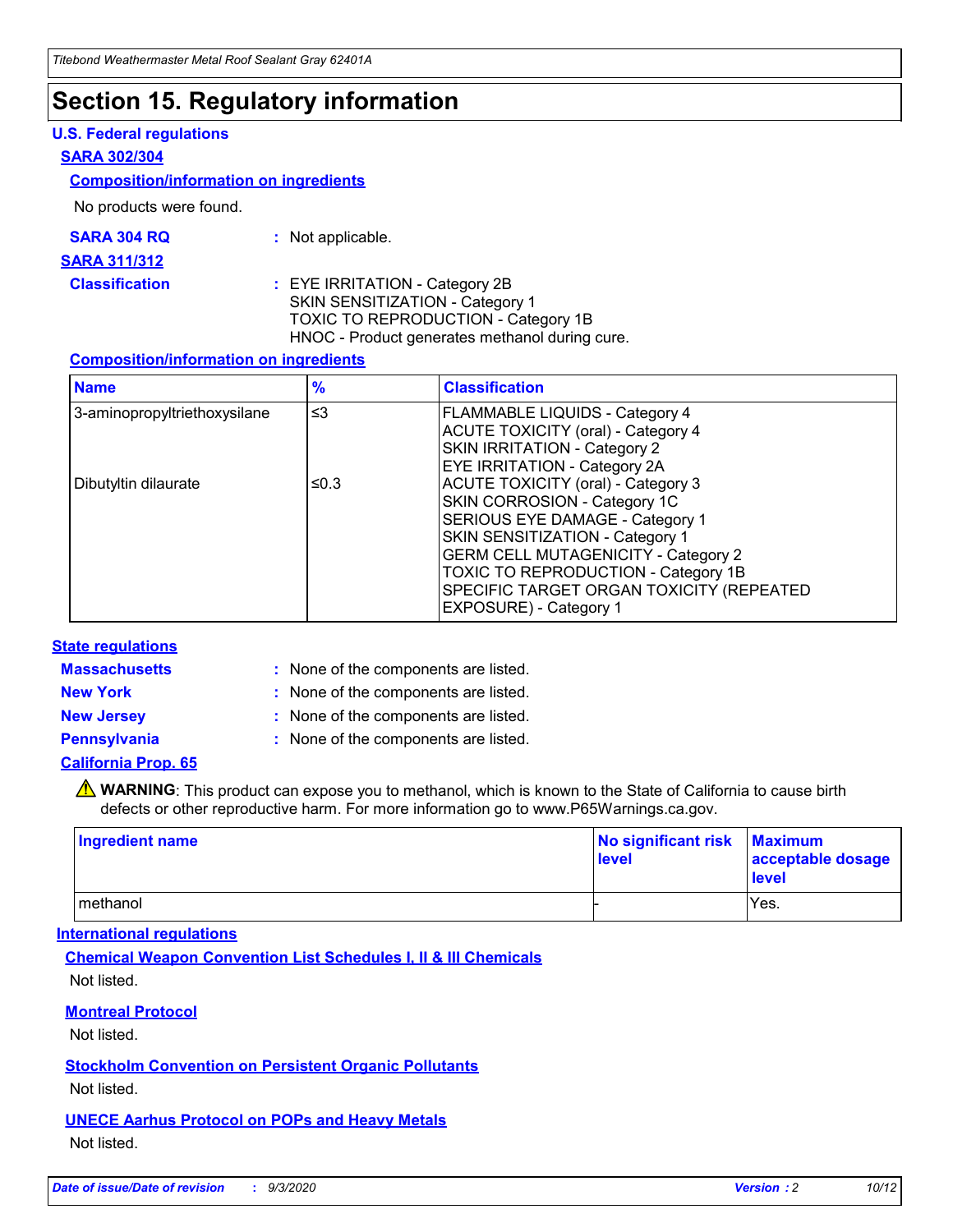### **Section 15. Regulatory information**

#### **Inventory list**

- 
- **China :** Not determined.

**United States TSCA 8(b) inventory**

**:** All components are active or exempted.

## **Section 16. Other information**





**Caution: HMIS® ratings are based on a 0-4 rating scale, with 0 representing minimal hazards or risks, and 4 representing significant hazards or risks. Although HMIS® ratings and the associated label are not required on SDSs or products leaving a facility under 29 CFR 1910.1200, the preparer may choose to provide them. HMIS® ratings are to be used with a fully implemented HMIS® program. HMIS® is a registered trademark and service mark of the American Coatings Association, Inc.**

**The customer is responsible for determining the PPE code for this material. For more information on HMIS® Personal Protective Equipment (PPE) codes, consult the HMIS® Implementation Manual.**

**National Fire Protection Association (U.S.A.)**



**Reprinted with permission from NFPA 704-2001, Identification of the Hazards of Materials for Emergency Response Copyright ©1997, National Fire Protection Association, Quincy, MA 02269. This reprinted material is not the complete and official position of the National Fire Protection Association, on the referenced subject which is represented only by the standard in its entirety.**

**Copyright ©2001, National Fire Protection Association, Quincy, MA 02269. This warning system is intended to be interpreted and applied only by properly trained individuals to identify fire, health and reactivity hazards of chemicals. The user is referred to certain limited number of chemicals with recommended classifications in NFPA 49 and NFPA 325, which would be used as a guideline only. Whether the chemicals are classified by NFPA or not, anyone using the 704 systems to classify chemicals does so at their own risk.**

#### **Procedure used to derive the classification**

| <b>Classification</b>                                                                                         | <b>Justification</b>                                  |
|---------------------------------------------------------------------------------------------------------------|-------------------------------------------------------|
| <b>EYE IRRITATION - Category 2B</b><br>SKIN SENSITIZATION - Category 1<br>TOXIC TO REPRODUCTION - Category 1B | Expert judgment<br>Expert judgment<br>Expert judgment |
| <b>History</b>                                                                                                |                                                       |

| .                                 |             |
|-----------------------------------|-------------|
| <b>Date of printing</b>           | : 4/22/2022 |
| Date of issue/Date of<br>revision | : 9/3/2020  |
| Date of previous issue            | : 9/3/2020  |
| <b>Version</b>                    | $\cdot$ 2   |
|                                   |             |